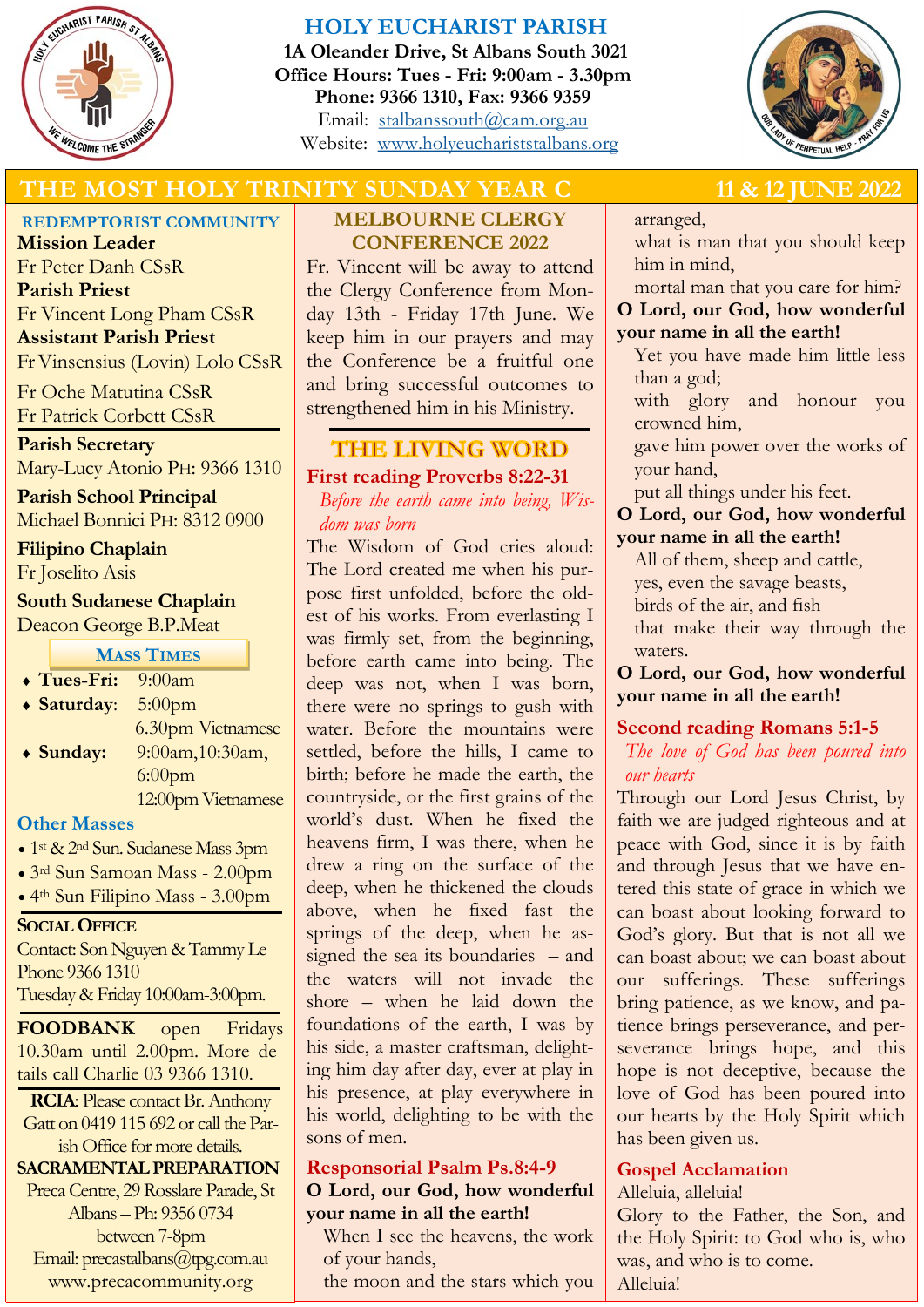# **Gospel John 16:12-15**

#### *The Spirit of truth will lead you to the complete truth*

Jesus said to his disciples: 'I still have many things to say to you but they would be too much for you now. But when the Spirit of truth comes he will lead you to the complete truth, since he will not be speaking as from himself but will say only what he has learnt; and he will tell you of the things to come. He will glorify me, since all he tells you will be taken from what is mine. Everything the Father has is mine; that is why I said: All he tells you will be taken from what is mine.'

# **REFLECTION ON THE GOSPEL**

The opening sentence of today's gospel touches something very deep in human experience. Jesus tells his disciples: "I still have many things to say to you, but you cannot bear them now." In John's gospel, Jesus is depicted as sensitive to the anguish of his friends and to their limited capacity to absorb the enormity of what was happening to him and to them. There was only so much they could "bear" as the inevitability of Jesus' death dawned on them. They will come to understand who he is and what he has taught them, but only through the power of God's "Spirit of truth" who will guide them into "all the truth". This has a particular resonance at a time when "truth-telling" is so often compromised in political circles.

As we think back on our own lives and tell stories of the past, we realize how little we understood of what was happening in our world and in our own lives at the time of the events we recount. We become wiser with the knowledge of hindsight, even if we never fully understand. As Christians, we credit any insight and understanding we may have to the power of God's Spirit at work in our lives. We believe in the Triune God and, along with the whole Earth community, we are caught up into a wonderful dynamism of Trinitarian life.

No one image can capture the mystery of God's dynamic Trinitarian existence. Since God is neither male nor female, it is important to remember that the traditional male language of Father, Son and Spirit is one way of imaging the Trinity and is not to be absolutized or taken as a literal description of God who is three in one.

Perichoresis, a Greek term suggestive of dancing or of figures interweaving, is one of the earliest and probably one of the most striking images used to explain this Trinitarian life of God. The life that is in God is three and yet one in a totally harmonious dance of equals. The wonder is that we are invited to join the dance. Trinity Sunday is the day that we set aside to celebrate who God is in Godself and who

God is in relation to everything that exists. We celebrate the nearness of the Triune God who draws us as participants into the dance of life and love. The Spirit of truth guides us "into all the truth". We continue to listen to the Spirit so that we might understand more fully the "things that are to come" and the relatedness we are called to live. The dance of Trinitarian love casts out hatred and enmity and wanton destruction. It calls us to live in harmony with one another and with the whole of the Earth community and, inspired by the Spirit of Truth, to reclaim truth in public life.

# **By Veronica Lawson RSM**

# **JUNE: JOURNEY TO THE LIVING, BEATING HEART OF THE CATHOLIC FAITH**

June offers a unique opportunity to journey into the heart of Catholic devotion, and quite literally, to *the physical Heart of Jesus,* beginning with the Feast of Corpus Christi on June 16.

Corpus Christi has its [roots](https://diocesecc.org/history-of-the-feast-of-corpus-christi/) in the fervent Eucharistic devotion of a 13th century Belgian saint, Julianna of Cornillon. She had a vision of Jesus requesting a special feast to increase devotion to His presence in the Blessed Sacrament. She reported her vision to Archdeacon Jacques Panteleon and in 1246 the Bishop of Liege, Belgium, established the feast of the Blessed Sacrament.

Fourteen years later an Italian priest, who suffered doubts about the real presence of Jesus in the Eucharist, celebrated mass. At the moment of consecration, as the host was elevated, it began to bleed. Many witnessed this. The priest wrapped the bleeding host in corporals and brought the host and corporals to the Bishop at Orvieto.

Providentially, the bishop brought this matter to the attention of Pope Urban IV, formerly Archdeacon Jacques Panteleon, to whom St. Julianna had initially confided her vision.

The miracle was affirmed, and the host and corporals remain in Orvieto for veneration to this day. In 1264 Pope Urban IV established the feast of Corpus Christi for the universal Church.

Sadly, a 2019 [Pew Research Center survey](https://www.pewforum.org/2019/07/23/what-americans-know-about-religion/) found that most self-described Catholics don't believe in the real presence of Jesus in the Eucharist.

- Close to seven-in-ten Catholics  $(69\%)$  say that during Catholic Mass, the bread and wine used in Communion **"***are symbols of the body and blood of Jesus Christ."*
- Just one-third of U.S. Catholics (31%) say they believe that "during Catholic Mass, the bread and wine actually become the body and blood of Jesus."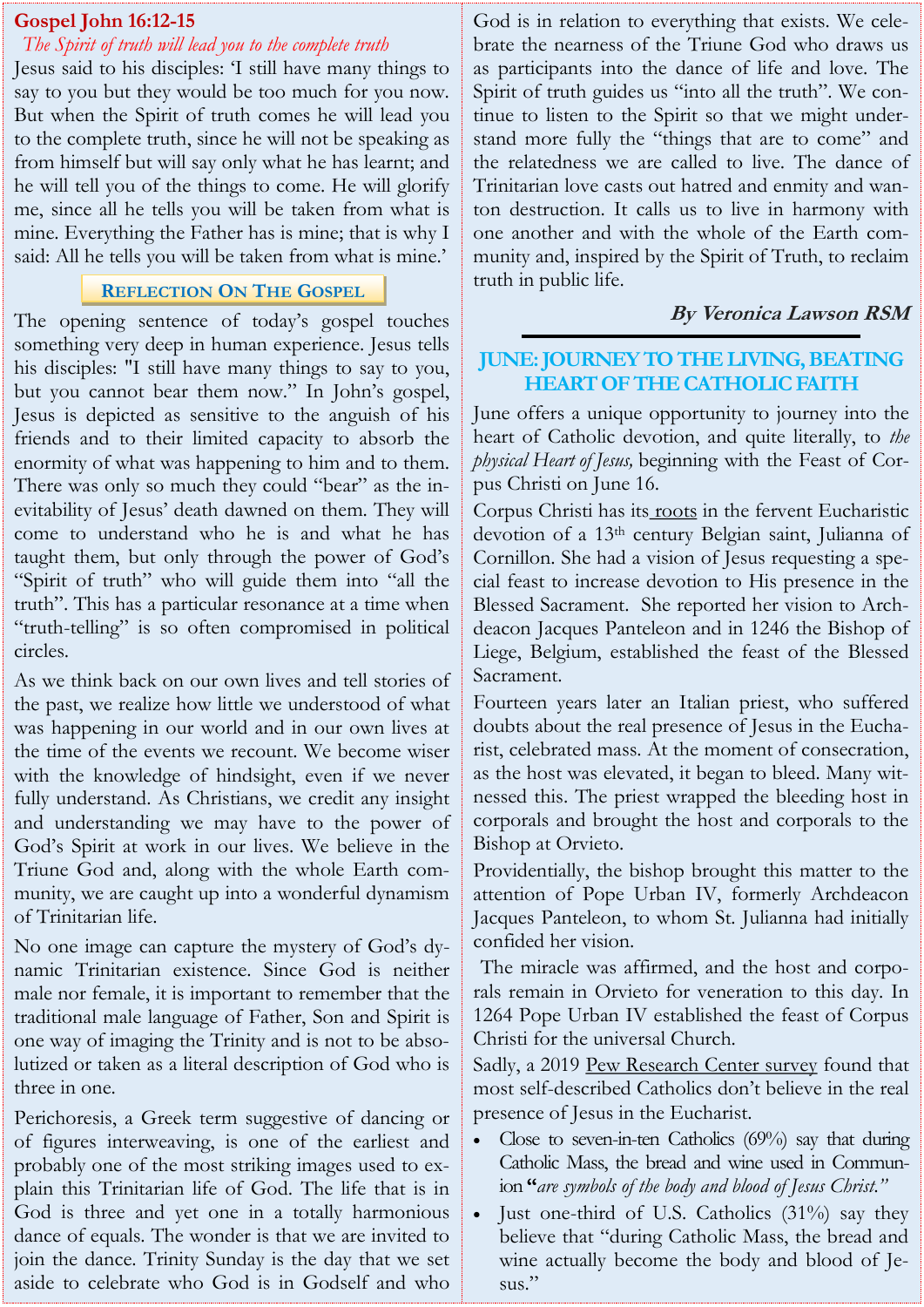It seems that once again, as in the 13<sup>th</sup> century, Heaven is responding to this growing ignorance among Catholics. Between 1992 and 2013 a series of miracles associated with the Eucharist were reported from Buenos Aires to Poland. In each of these cases, consecrated communion hosts turned into fleshy and bloody substances.

### **Using Modern Science to Study the Phenomena**

The previously consecrated communion wafers were studied by a series of doctors and scientists. In a number of these cases, doctors were not told the source of the material, to further aid objectivity.

Here's what they [discovered:](https://media.ascensionpress.com/2021/11/03/the-amazing-science-of-recent-eucharistic-miracles-a-message-from-heaven-%EF%BB%BF/)

- The blood is human, AB blood type; human DNA was found… in one case, the blood clearly emanated from within, because the blood on the surface had begun to coagulate but the interior blood was still fresh, as with a bleeding wound.
- The flesh is *human myocardium tissue of the left ventricle of an inflamed heart*; in the miracles from Argentina and Poland, there was evidence of trauma from the presence of thrombi, indicating repeated lack of oxygen; lesions present showed rapid cardiac spasms typical in the final phases of death.
- In the Sokolka miracle, the remaining host is tightly interconnected with the fibers of human tissue, penetrating each other inseparably – as if the bread were transforming into flesh. "Even NASA scientists, who have at their disposal the most modern analytical techniques, would not be able to artificially recreate such a thing," affirmed Dr. Sobaniec-Lotowska, one of the examining experts.

With this understanding of the Eucharist as the traumatized heart tissue of our crucified Lord, we enter an even deeper appreciation for the Feast of the Sacred Heart of Jesus, celebrated June 24.

Devotion to the Sacred Heart presents the heart of Jesus encircled by thorns, crowned with the cross, and burning with love for the human family. This devotion dates back to the 11th century.

St. Margaret Mary Alacoque had multiple visions of Jesus and the Sacred Heart between 1673 and 1675. Jesus shared [12 promises](https://www.catholicnewsagency.com/saint/the-most-sacred-heart-of-jesus-275) with St. Margaret Mary for those who honor the Sacred Heart. A few of these promises are particularly relevant in our day: Special graces for family peace and healing; comfort in times of trial, and most importantly, Jesus promised "sinners will find in My Heart, an infinite ocean of mercy."

# **The Heart of Healing: Restoring Trust after Abuse and Trauma**

The scientific research with Eucharistic miracles re-

veals a powerful connection between the Sacred Heart of Jesus devotion and the real presence of Jesus in the Eucharist:

Jesus wants to, quite literally, share his heart with us in *intimate communion*.

But those who have experienced abortion and other abuse can struggle to process their experiences, to grieve or to trust others. This can impact their relationship with God, and the ability to receive the love, mercy and healing that emanate from the heart of Jesus.

Thankfully, healing programs are available that incorporate psychological treatments with special Scripture meditations and the sacraments of the church. The emotional and spiritual healing process safely opens the heart and soul so participants can work through those painful events and come to see they are not alone. Light begins to shine where there was darkness. As the healing progresses, the heart softens, and is open to receive God's forgiveness, healing and mercy.

May the great feasts and devotions of this holy month draw you closer to the merciful Heart of Christ Jesus.

# **By Kevin & Theresa Burke**

#### **THE ELDERLY SHOW US THE TENDER-NESS OF GOD**

*Continuing his catechesis on the value of the elderly and old age at the weekly General Audience, Pope Francis reflects on the Biblical figure of Nicodemus, and says the elderly are messengers of tenderness, wisdom and love.*

The tenderness of the elderly shows us the tenderness of God.

Pope Francis stressed this during his Wednesday General Audience in St. Peter's Square, as he continued his series of catecheses "on the meaning and value of old age in the light of God's Word." He reflected this week on the Old Testament figure of Nicodemus.

Reflecting on the tenderness of the elderly and grandparents, the Pope reflected: "God is like that. He knows how to caress."

# **Born anew, not living forever**

The Pope considered the words spoken by Jesus to Nicodemus: "No one can see the kingdom of God without being born anew" (*Jn* 3:3) by water and the Holy Spirit.

"This spiritual rebirth," the Pope said, "does not negate or detract from the value of our earthly existence, but points it towards its ultimate fulfilment in the eternal life and joy of heaven."